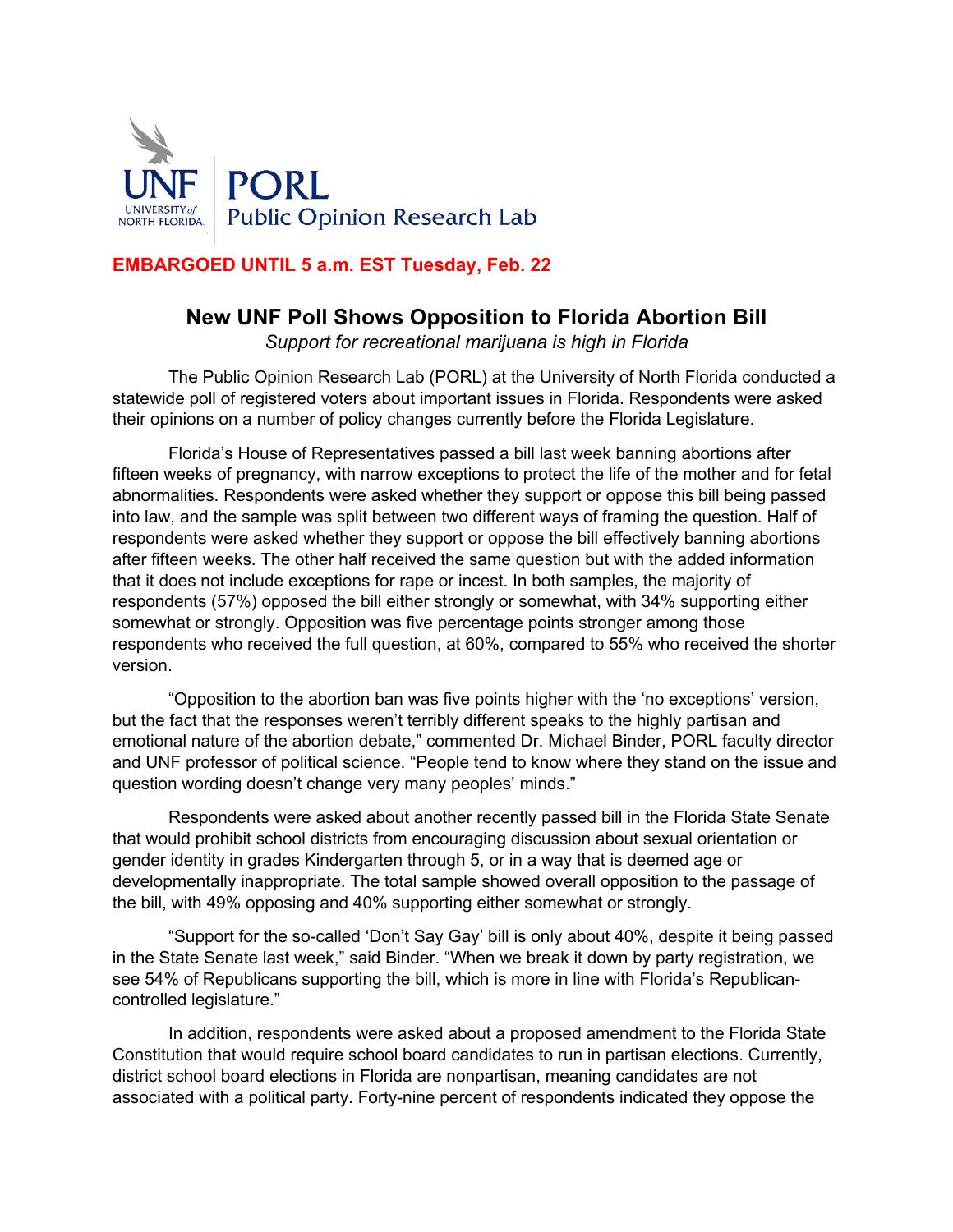passage of this amendment either strongly or somewhat, with 32% supporting. Sixteen percent of respondents said they don't know.

"Often very little information is available for down ballot candidates—school board races in particular—and simply adding a party identifier will increase the partisan voting in those races," Binder commented. "The amendment has pretty weak support among survey respondents at just over 30%, which seems to indicate Florida voters want to keep politics out of the education system."

In another split-sample question, respondents were asked whether they support or oppose legalizing sports and event betting for individuals age 21 or over at professional sports venues or online betting platforms. Half of the total sample received just this wording, while the other half were asked their support if tax revenue would go toward education in Florida. In the first version, without the education stipulation, 50% of respondents said they support sports betting either somewhat or strongly, with 35% opposing. When the education language was added, support jumped 10 percentage points to 60%, with just 28% opposing.

"The stark differences in the two versions of the question shows just how important wording can be when it comes to public opinion," Binder noted. "If people see a benefit for the state, such as increased funding for education, they're more likely to support a variety of policies. One of the big reasons lotteries were legalized at the state level in the first place was that a large chunk of those revenues went toward education and online gambling supporters are simply following in those footsteps."

Respondents were also asked whether they support or oppose allowing adults in Florida to legally possess small amounts of marijuana for recreational use. The overwhelming majority (76%) said they support the idea either somewhat or strongly, with just 20% opposing. Support for recreational marijuana has increased by 12 percentage points since November of 2019, when 64% of respondents said they support it strongly or somewhat.

"Previous polls we conducted have shown support in the mid-60s for marijuana legalization but Floridians are now highly supportive of recreational marijuana," noted Binder.

Respondents were also asked if they believe that politicians and elected officials should be required to publicly disclose their COVID-19 vaccination status, to which 58% said no, 38% said yes, and 3% said they don't know.

"There isn't much support for mandatory disclosure of vaccination status, which isn't too shocking considering the lack of statewide COVID restrictions," commented Binder.

In addition, survey respondents were asked what they think is the most important problem facing Florida. The most frequent response was the economy, jobs and unemployment, with 21% of respondents indicating it is the most important problem. This was followed by immigration with 14%, education with 12%, and COVID-19 with 11%. Respondents were also given the opportunity to write in "other" issues, a few of which were then recoded into additional categories. Among these issues were politics and politicians with 4%, and housing costs with 2%.

"Folks seem to be more worried about jobs and unemployment than the last time we asked this question, at just 9% in February of 2020," Binder noted. "Back then the most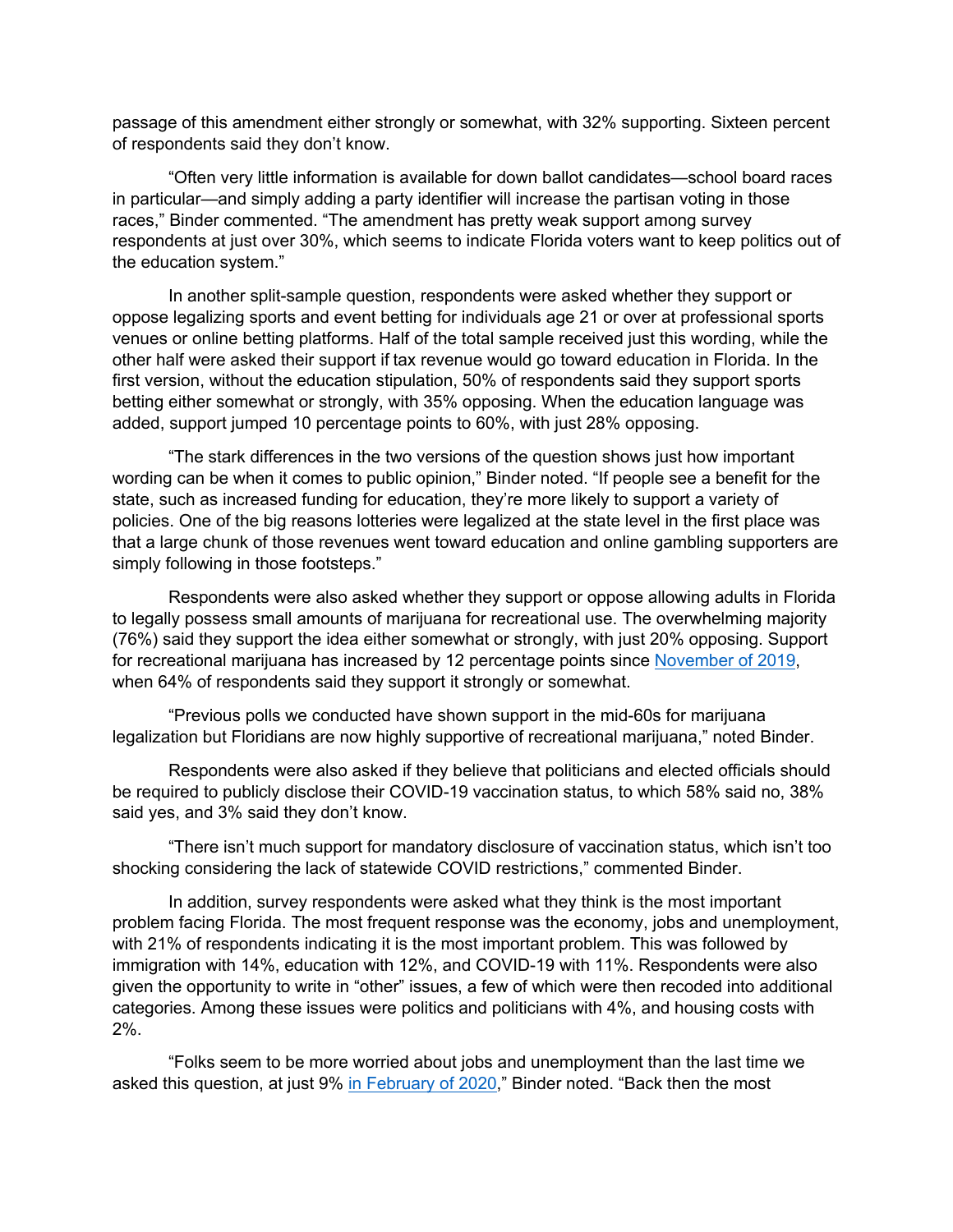important issue was healthcare, which has dropped seventh place this year. Affordable housing and politics seem to be emerging as two issue areas of concern."

#### Methodology

The UNF PORL Florida Statewide Poll is comprised of 685 registered Florida voters and was conducted Monday, Feb. 7, through Sunday, Feb. 20, 2022, by the Public Opinion Research Lab (PORL) at the University of North Florida. The landline and cell phone numbers used for this survey were sourced from the December 2021 update of the Florida voter file.

Respondents were contacted by live callers via the telephone from 4:30 to 9:00 p.m. daily with up to two callbacks attempted. PORL interviewers administered surveys in both English and Spanish. Data collection took place at the PORL facility with its 27-station Computer Assisted Telephone Interviewing (CATI) system.

The margin of sampling error for the total sample is +/- 3.74 percentage points. Through hand dialing, an interviewer upon reaching the individual as specified in the voter file asked that respondent to participate, regardless of landline telephone or cellphone. Data were then weighted by partisan registration, age, race, sex, education, 2020 vote choice, and geography. Education weights were created from the Census Bureau's American Community Survey (ACS) 2019 estimates for the percent of college-educated individuals within each strata in the state of Florida, approximately 29% statewide. Partisan registration, sex, race, and age weights were created from the December 2021 update of the Florida Voter File to match the active registered voters in Florida.

All weighted demographic variables were applied using the SPSS version 26 rake weighting function, which will not assign a weight if one of the demographics being weighted on is missing. In this case, respondents missing a response for any of the demographic information were given a weight equal to their weight for the remaining demographics. There were no statistical adjustments made due to design effects.

To ensure a representative sample of likely voters, the state of Florida was stratified into 11 strata. Miami-Dade County was separated from its designated media market area due to population density. Quotas were placed on each of these stratified areas to ensure a proportionate number of completed surveys.

This study had a 4% response rate. The American Association for Public Opinion Research (AAPOR) Response Rate 3 (RR3) calculation was used which consists of an estimate of what proportion of cases of unknown eligibility are truly eligible. This survey was directed by Dr. Michael Binder, PORL faculty director and UNF professor of political science.

The PORL is a full-service survey research facility that provides tailored research to fulfill each client's individual needs from political, economic, social, and cultural projects. The PORL opened in 2001 and is an independent, non-partisan center, a charter member of the American Association for Public Opinion Research Transparency Initiative and a member of the Association of Academic Survey Research Organization. As members of AAPOR, the PORL's goal is to support sound and ethical practices in the conduct of survey and public opinion research. For more information about methodology, contact Dr. Michael Binder at porl@unf.edu or at (904) 620-2784.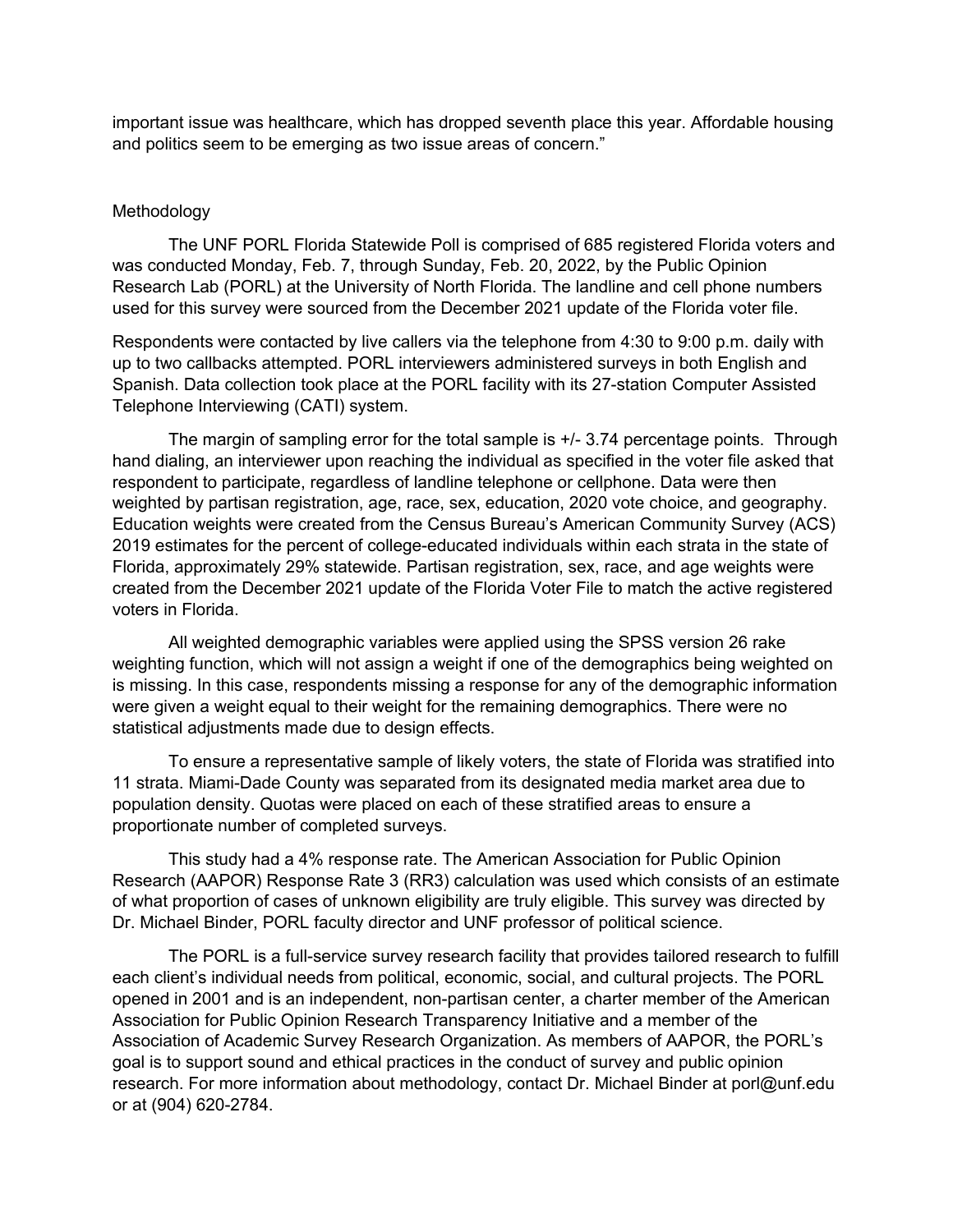#### **About University of North Florida**

The University of North Florida is a nationally ranked university located on a beautiful 1,381 acre campus in Jacksonville surrounded by nature. Serving 17,000 students, UNF features six colleges of distinction with innovative programs in high-demand fields. UNF students receive individualized attention from faculty and gain valuable real-world experience engaging with community partners. A top public university, UNF prepares students to make a difference in Florida and around the globe. Learn more at www.unf.edu.

#### **###**

### **Media Contact:**

Amanda Ennis Media Relations Manager (904) 620-2192

### **Methodology Results Contact**

Dr. Michael Binder Public Opinion Research Lab Director (904) 620-2784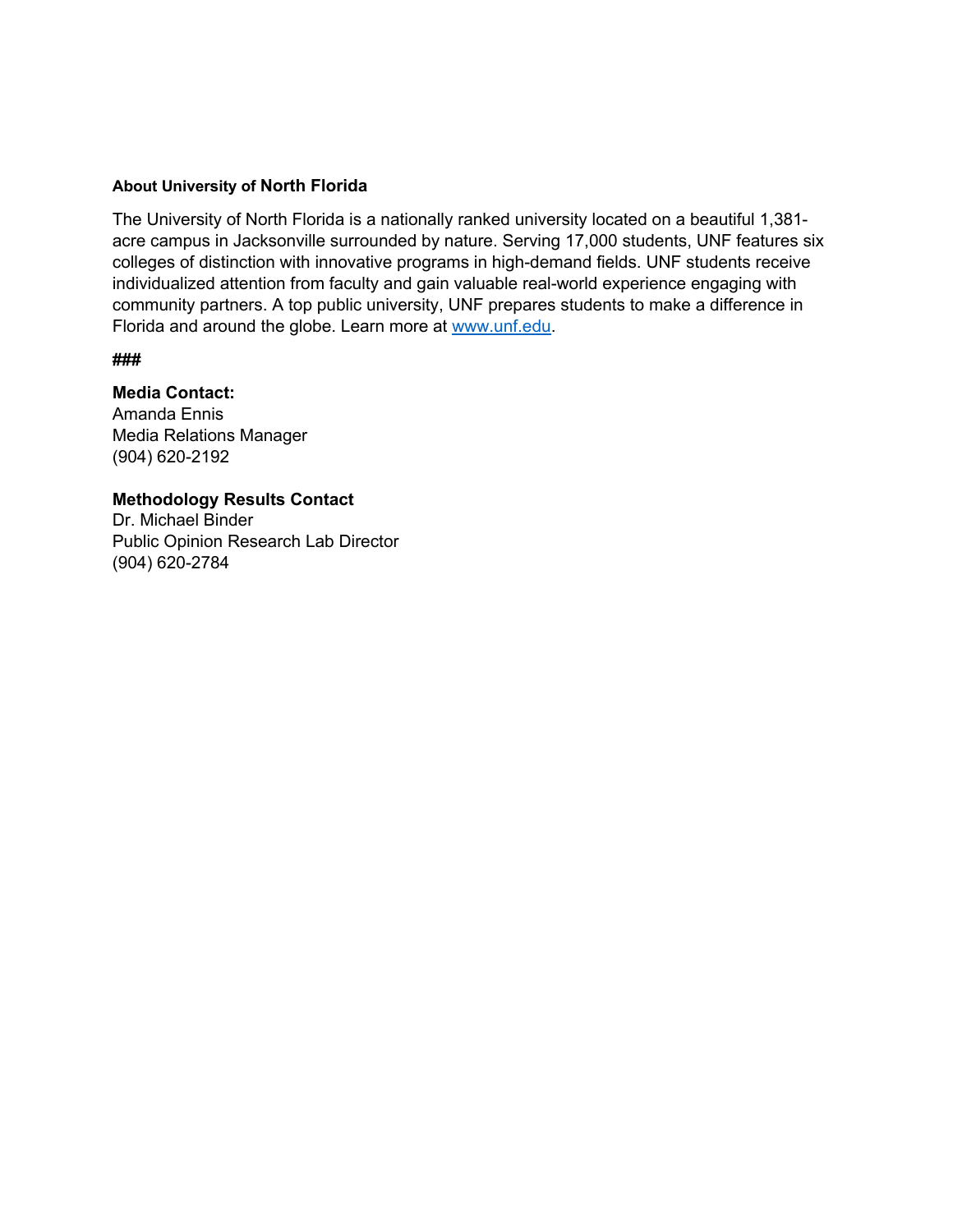

#### Florida Statewide Survey 1 - February,2022

Crosstabulations For more information visit:https://www.unf.edu/coas/porl/

|                           |             |           |           | What do you think is the most important problem facing Florida today? |         |               |                     |         |           |                |         |                |         |                                     |         |         |                 |         |
|---------------------------|-------------|-----------|-----------|-----------------------------------------------------------------------|---------|---------------|---------------------|---------|-----------|----------------|---------|----------------|---------|-------------------------------------|---------|---------|-----------------|---------|
|                           |             |           | Party     |                                                                       |         | Sex           |                     | College |           | Race/Ethnicity |         |                |         |                                     | Age     |         |                 |         |
|                           |             |           |           |                                                                       |         |               |                     |         |           | Afr            |         |                |         |                                     |         |         |                 |         |
|                           |             | Dem       | Rep       | NPA/Oth                                                               | м       |               | <b>No</b>           | Yes     | White     | Am/Black       |         | Hisp Other     |         | 18-24 25-34 35-44 45-54             |         |         | 55-64           | $65+$   |
|                           | Total n=685 | $n = 271$ | $n = 259$ | $n = 159$                                                             |         | n=361 F n=324 | $n = 302$ $n = 383$ |         | $n = 421$ | $n = 117$      |         | $n=112$ $n=35$ |         | $n=93$   $n=126$   $n=106$   $n=91$ |         |         | $n=110$ $n=159$ |         |
| Economy/Jobs/Unemployment | 21%         | 19%       | 23%       | 20%                                                                   | 20%     | 22%           | 21%                 | 20%     | 21%       | 15%            | 31%     | 11%            | 20%     | 19%                                 | 26%     | 20%     | 29%             | 15%     |
| Education                 | 12%         | 10%       | 14%       | 12%                                                                   | 12%     | 12%           | 12%                 | 13%     | 14%       | 13%            | 6%      | 6%             | 20%     | 20%                                 | 20%     | 3%      | 9%              | 7%      |
| Environment               | 8%          | 11%       | 4%        | 9%                                                                    | 8%      | 7%            | 7%                  | 10%     | 6%        | 4%             | 8%      | 25%            | 14%     | 10%                                 | 3%      | 10%     | 5%              | 8%      |
| COVID-19                  | 11%         | 16%       | 5%        | 12%                                                                   | 11%     | 11%           | 11%                 | 12%     | 8%        | 21%            | 13%     | 15%            | 15%     | 14%                                 | 11%     | 9%      | 8%              | 11%     |
| Crime                     | 8%          | 5%        | 11%       | 9%                                                                    | 10%     | 7%            | 9%                  | 6%      | 9%        | 10%            | 8%      | 8%             | 9%      | 4%                                  | 4%      | 9%      | 8%              | 13%     |
| <b>Gun Policy</b>         | 4%          | 9%        | 2%        | 2%                                                                    | 4%      | 4%            | 4%                  | 4%      | 5%        | 4%             | 3%      | 8%             | 2%      | 1%                                  | 7%      | 3%      | 3%              | 7%      |
| Healthcare                | 6%          | 7%        | 5%        | 6%                                                                    | 5%      | 6%            | 5%                  | 9%      | 6%        | 7%             | 7%      | 2%             | 12%     | 8%                                  | 4%      | 6%      | 4%              | 4%      |
| Immigration               | 14%         | 5%        | 27%       | 9%                                                                    | 14%     | 14%           | 15%                 | 11%     | 17%       | 7%             | 11%     | 8%             | 5%      | 10%                                 | 13%     | 17%     | 15%             | 18%     |
| Politicians/Politics      | 4%          | 7%        | 3%        | 2%                                                                    | 7%      | 4%            | 6%                  | 5%      | 4%        | 3%             | 11%     | 13%            | $< 1\%$ | 11%                                 | 4%      | 13%     | 7%              | 1%      |
| <b>Housing Costs</b>      | 2%          | 3%        | 1%        | 2%                                                                    | 3%      | 4%            | 4%                  | 3%      | 4%        | 7%             | 1%      | 2%             | $< 1\%$ | $< 1\%$                             | 4%      | 2%      | 4%              | 8%      |
| All of the Above          | 3%          | 2%        | 1%        | 6%                                                                    | 1%      | 3%            | 2%                  | 1%      | 2%        | 2%             | 1%      | 2%             | $< 1\%$ | 1%                                  | 2%      | 3%      | $< 1\%$         | 4%      |
| Something Else            | 6%          | 4%        | 3%        | 11%                                                                   | 2%      | 3%            | 2%                  | 3%      | 3%        | 2%             | 3%      | $< 1\%$        | $< 1\%$ | 1%                                  | 1%      | 1%      | 7%              | 2%      |
| Don't Know                | 2%          | 3%        | 2%        | 2%                                                                    | 3%      | 2%            | 2%                  | 2%      | 2%        | 5%             | $< 1\%$ | 2%             | 3%      | 2%                                  | 2%      | 4%      | 1%              | 2%      |
| Refusal                   | $< 1\%$     | $< 1\%$   | $< 1\%$   | $< 1\%$                                                               | $< 1\%$ | $< 1\%$       | $< 1\%$             | $< 1\%$ | $< 1\%$   | $< 1\%$        | $< 1\%$ | $< 1\%$        | $< 1\%$ | $< 1\%$                             | $< 1\%$ | $< 1\%$ | $< 1\%$         | $< 1\%$ |

A bill has been introduced in the Florida House of Representatives that would effectively ban abortions after fifteen weeks of pregnancy.<br>Do you support or oppose the passage of this bill into law?

|                            |                         |     |       | DO you support or oppose the passage or this bill little law! |     |                                 |     |         |           |                |         |         |                      |                                          |          |          |          |          |
|----------------------------|-------------------------|-----|-------|---------------------------------------------------------------|-----|---------------------------------|-----|---------|-----------|----------------|---------|---------|----------------------|------------------------------------------|----------|----------|----------|----------|
|                            |                         |     | Party |                                                               |     | <b>Sex</b>                      |     | College |           | Race/Ethnicity |         |         |                      |                                          |          | Age      |          |          |
|                            |                         |     |       |                                                               |     |                                 |     |         |           | Afr            |         |         |                      |                                          |          |          |          |          |
|                            |                         | Dem | Rep   | NPA/Oth                                                       | м   |                                 | No  | Yes     | White I   | Am/Black       |         |         |                      | Hisp Other 18-24 25-34 35-44 45-54 55-64 |          |          |          | $65+$    |
|                            | Total n=350 n=145 n=127 |     |       | $n = 78$                                                      |     | n=173   F n=177   n=156   n=194 |     |         | $n = 210$ | $n = 68$       |         |         | $n=58$ $n=14$ $n=53$ | $n = 70$                                 | $n = 45$ | $n = 47$ | $n = 52$ | $n = 83$ |
| <b>Strongly Approve</b>    | 27%                     | 17% | 42%   | 23%                                                           | 25% | 29%                             | 30% | 20%     | 30%       | 16%            | 37%     | $< 1\%$ | 9%                   | 19%                                      | 41%      | 29%      | 33%      | 28%      |
| Somewhat Approve           | 9%                      | 4%  | 15%   | 10%                                                           | 13% | 7%                              | 9%  | 11%     | 9%        | 6%             | 16%     | 7%      | 12%                  | 13%                                      | 8%       | 9%       | 10%      | 8%       |
| Somewhat Disapprove        | 13%                     | 12% | 12%   | 17%                                                           | 19% | 9%                              | 13% | 14%     | 12%       | 12%            | 11%     | 32%     | 21%                  | 19%                                      | 8%       | 18%      | 7%       | 11%      |
| <b>Strongly Disapprove</b> | 41%                     | 59% | 21%   | 44%                                                           | 32% | 48%                             | 40% | 46%     | 41%       | 49%            | 32%     | 54%     | 50%                  | 39%                                      | 39%      | 33%      | 40%      | 47%      |
| Don't Know                 | 6%                      | 7%  | 7%    | 5%                                                            | 7%  | 6%                              | 6%  | 7%      | 5%        | 12%            | 5%      | 7%      | 6%                   | 11%                                      | 3%       | 7%       | 7%       | 5%       |
| Refusal                    | 3%                      | 2%  | 4%    | 2%                                                            | 5%  | $1\%$                           | 2%  | 3%      | 3%        | 4%             | $< 1\%$ | $< 1\%$ | 3%                   | $< 1\%$                                  | 3%       | 4%       | 3%       | 2%       |

A bill has been introduced in the Florida House of Representatives that would effectively ban abortions after fifteen weeks of pregnancy. The bill does not provide exceptions in case of rape or incest.<br>Do you support or op

|                            |             |     | Party       |         |           | Sex                       |     | College |       | Race/Ethnicity |          |          |         |                         |          | Age      |             |          |
|----------------------------|-------------|-----|-------------|---------|-----------|---------------------------|-----|---------|-------|----------------|----------|----------|---------|-------------------------|----------|----------|-------------|----------|
|                            |             |     |             |         |           |                           |     |         |       | Afr            |          |          |         |                         |          |          |             |          |
|                            |             | Dem | Rep         | NPA/Oth | м         |                           | No  | Yes     | White | Am/Black       | Hisp     |          |         | Other 18-24 25-34 35-44 |          |          | 45-54 55-64 | $65+$    |
|                            | Total n=335 |     | n=126 n=132 | $n=77$  | $n = 188$ | F n=147 n=146 n=189 n=211 |     |         |       | $n = 49$       | $n = 54$ | $n = 21$ | $n=40$  | $n = 56$                | $n = 61$ | $n = 44$ | $n = 58$    | $n = 76$ |
| <b>Strongly Approve</b>    | 20%         | 6%  | 35%         | 19%     | 17%       | 24%                       | 30% | 20%     | 23%   | 9%             | 24%      | 7%       | 8%      | 17%                     | 25%      | 13%      | 27%         | 20%      |
| Somewhat Approve           | 11%         | 8%  | 16%         | 8%      | 12%       | 10%                       | 9%  | 11%     | 12%   | 12%            | 12%      | 7%       | 13%     | 13%                     | 11%      | 13%      | 10%         | 11%      |
| Somewhat Disapprove        | 16%         | 12% | 14%         | 22%     | 18%       | 14%                       | 13% | 14%     | 15%   | 16%            | 14%      | 22%      | 17%     | 22%                     | 19%      | 9%       | 16%         | 14%      |
| <b>Strongly Disapprove</b> | 44%         | 66% | 24%         | 42%     | 43%       | 45%                       | 40% | 46%     | 40%   | 54%            | 46%      | 52%      | 54%     | 44%                     | 38%      | 57%      | 35%         | 44%      |
| Don't Know                 | 5%          | 4%  | 8%          | 5%      | 8%        | 3%                        | 6%  | 7%      | 6%    | 5%             | 3%       | 7%       | 8%      | 2%                      | 5%       | 4%       | 3%          | 9%       |
| Refusal                    | 4%          | 4%  | 3%          | 4%      | 3%        | 4%                        | 2%  | 3%      | 4%    | 5%             | 2%       | 4%       | $< 1\%$ | 2%                      | 3%       | 4%       | 10%         | 2%       |

#### Do you support or oppose legalizing sports and event betting for individuals age 21 or over, at professional sports venues or online betting platforms?

|                            |                             |     | Party   |          |           | Sex              |     | College     |           | Race/Ethnicity |          |         |               |                                     |      | Age      |          |          |
|----------------------------|-----------------------------|-----|---------|----------|-----------|------------------|-----|-------------|-----------|----------------|----------|---------|---------------|-------------------------------------|------|----------|----------|----------|
|                            |                             |     |         |          |           |                  |     |             |           | Afr            |          |         |               |                                     |      |          |          |          |
|                            |                             | Dem | Rep     | NPA/Oth  |           |                  | No  | Yes         | White I   | Am/Black       | Hisp     |         |               | Other 18-24 25-34 35-44 45-54 55-64 |      |          |          | $65+$    |
|                            | Total n=345   n=140   n=129 |     |         | $n = 76$ | $n = 182$ | $Fn=163$ $n=151$ |     | $1 \ln 194$ | $n = 212$ | $n = 57$       | $n = 57$ |         | $n=19$ $n=45$ | $n = 69$                            | n=58 | $n = 45$ | $n = 52$ | $n = 76$ |
| <b>Strongly Approve</b>    | 24%                         | 19% | 27%     | 26%      | 26%       | 21%              | 24% | 23%         | 22%       | 29%            | 29%      | 17%     | 31%           | 38%                                 | 19%  | 24%      | 21%      | 15%      |
| Somewhat Approve           | 26%                         | 22% | 29%     | 28%      | 28%       | 24%              | 26% | 26%         | 22%       | 26%            | 36%      | 35%     | 31%           | 30%                                 | 39%  | 22%      | 25%      | 15%      |
| Somewhat Disapprove        | 19%                         | 21% | 20%     | 15%      | 13%       | 25%              | 18% | 20%         | 21%       | 5%             | 13%      | 31%     | 10%           | 15%                                 | 15%  | 31%      | 17%      | 22%      |
| <b>Strongly Disapprove</b> | 16%                         | 17% | 16%     | 14%      | 19%       | 13%              | 16% | 14%         | 15%       | 26%            | 16%      | 7%      | 10%           | 3%                                  | 13%  | 7%       | 23%      | 28%      |
| Don't Know                 | 15%                         | 19% | 9%      | 18%      | 14%       | 17%              | 15% | 16%         | 18%       | 13%            | 7%       | 10%     | 17%           | 13%                                 | 15%  | 16%      | 13%      | 17%      |
| Refusal                    | $1\%$                       | 2%  | $< 1\%$ | $< 1\%$  | 2%        | $< 1\%$          | 1%  | $< 1\%$     | $1\%$     | $< 1\%$        | $< 1\%$  | $< 1\%$ | $< 1\%$       | $< 1\%$                             | < 1% | < 1%     | 2%       | 2%       |

Do you support or oppose legalizing sports and event betting for individuals age 21 or over, at professional sports venues or online betting platforms, if tax revenue would go toward education in Florida?

|                            |                             | Party |     |          |     | Sex          |           | College   |              | Race/Ethnicity |          |         |               |                         | Age      |          |          |          |
|----------------------------|-----------------------------|-------|-----|----------|-----|--------------|-----------|-----------|--------------|----------------|----------|---------|---------------|-------------------------|----------|----------|----------|----------|
|                            |                             |       |     |          |     |              |           |           |              | Afr            |          |         |               |                         |          |          |          |          |
|                            |                             | Dem   | Rep | NPA/Oth  |     |              | No        | Yes       | <b>White</b> | Am/Black       | Hisp     |         | Other 18-24   | 25-34 35-44 45-54 55-64 |          |          |          | $65+$    |
|                            | Total n=340   n=113   n=130 |       |     | $n = 79$ |     | n=179 Fn=161 | $n = 151$ | $n = 189$ | $n = 209$    | $n = 60$       | $n = 55$ |         | $n=16$ $n=48$ | $n=57$                  | $n = 48$ | $n = 46$ | $n = 58$ | $n = 83$ |
| <b>Strongly Approve</b>    | 33%                         | 30%   | 33% | 37%      | 42% | 26%          | 35%       | 28%       | 28%          | 39%            | 40%      | 42%     | 38%           | 37%                     | 58%      | 33%      | 30%      | 22%      |
| Somewhat Approve           | 27%                         | 28%   | 20% | 32%      | 26% | 27%          | 25%       | 30%       | 27%          | 23%            | 31%      | 19%     | 45%           | 37%                     | 14%      | 22%      | 25%      | 25%      |
| Somewhat Disapprove        | 8%                          | 10%   | 9%  | 6%       | 6%  | 10%          | 7%        | 13%       | 9%           | 10%            | 9%       | $< 1\%$ | $< 1\%$       | 12%                     | 5%       | 15%      | 9%       | 8%       |
| <b>Strongly Disapprove</b> | 20%                         | 24%   | 22% | 12%      | 17% | 23%          | 20%       | 18%       | 23%          | 19%            | 15%      | 4%      | 7%            | 4%                      | 12%      | 16%      | 28%      | 31%      |
| Don't Know                 | 10%                         | 8%    | 11% | 11%      | 7%  | 12%          | 11%       | 9%        | 10%          | 10%            | 5%       | 31%     | 7%            | 10%                     | 12%      | 15%      | 6%       | 10%      |
| Refusal                    | 2%                          | 1%    | 4%  | 2%       | 2%  | 2%           | 2%        | 2%        | 3%           | $< 1\%$        | $< 1\%$  | 4%      | 3%            | 2%                      | $< 1\%$  | < 1%     | 2%       | 5%       |

.Another bill before the Florida Senate would prohibit school districts from encouraging discussion about sexual orientation or gender identity in grades K-5, or in a way that is age or developmentally inappropriate.<br>The b

|                            |             |         |           |           |     | Do you support or oppose the passage of this bill into law? |     |         |           |                |      |     |     |     |                                  |         |                                     |       |
|----------------------------|-------------|---------|-----------|-----------|-----|-------------------------------------------------------------|-----|---------|-----------|----------------|------|-----|-----|-----|----------------------------------|---------|-------------------------------------|-------|
|                            |             |         | Party     |           |     | Sex                                                         |     | College |           | Race/Ethnicity |      |     |     |     | Age                              |         |                                     |       |
|                            |             |         |           |           |     |                                                             |     |         |           | Afr            |      |     |     |     |                                  |         |                                     |       |
|                            |             | Dem     | Rep       | NPA/Oth   |     |                                                             | No  | Yes     | White     | Am/Black       | Hisp |     |     |     |                                  |         | Other 18-24 25-34 35-44 45-54 55-64 | $65+$ |
|                            | Total n=685 | $n=27'$ | $n = 259$ | $n = 155$ |     | n=361 F n=324 n=302 n=383                                   |     |         | $n = 421$ | $n = 117$      |      |     |     |     | n=112 n=35 n=93 n=126 n=106 n=91 |         | $n=110$ $n=159$                     |       |
| Strongly Approve           | 30%         | 19%     | 44%       | 26%       | 31% | 29%                                                         | 28% | 34%     | 32%       | 26%            | 32%  | 15% | 21% | 27% | 43%                              | 33%     | 40%                                 | 19%   |
| Somewhat Approve           | 10%         | 7%      | 10%       | 14%       | 12% | 9%                                                          | 10% | 11%     | 11%       | 11%            | 10%  | 8%  | 14% | 14% | 8%                               | 11%     | 8%                                  | 9%    |
| Somewhat Disapprove        | 13%         | 14%     | 7%        | 18%       | 11% | 14%                                                         | 13% | 11%     | 9%        | 11%            | 23%  | 17% | 18% | 12% | 13%                              | 14%     | 14%                                 | 10%   |
| <b>Strongly Disapprove</b> | 36%         | 49%     | 31%       | 27%       | 33% | 39%                                                         | 36% | 35%     | 37%       | 39%            | 29%  | 38% | 33% | 35% | 28%                              | 28%     | 31%                                 | 50%   |
| Don't Know                 | 10%         | 9%      | 7%        | 13%       | 10% | 9%                                                          | 10% | 8%      | 9%        | 11%            | 4%   | 21% | 11% | 11% | 9%                               | 14%     | 3%                                  | 10%   |
| Refusal                    | 2%          | 2%      | 1%        | 2%        | 2%  | 1%                                                          | 2%  | 1%      | 2%        | 2%             | 2%   | 2%  | 4%  | 2%  | $< 1\%$                          | $< 1\%$ | 3%                                  | 2%    |
|                            |             |         |           |           |     |                                                             |     |         |           |                |      |     |     |     |                                  |         |                                     |       |

\*note. This was a split sample question, with half of respondents receiving the additional line of information. The questions were combined due to lack of significand difference in responses.